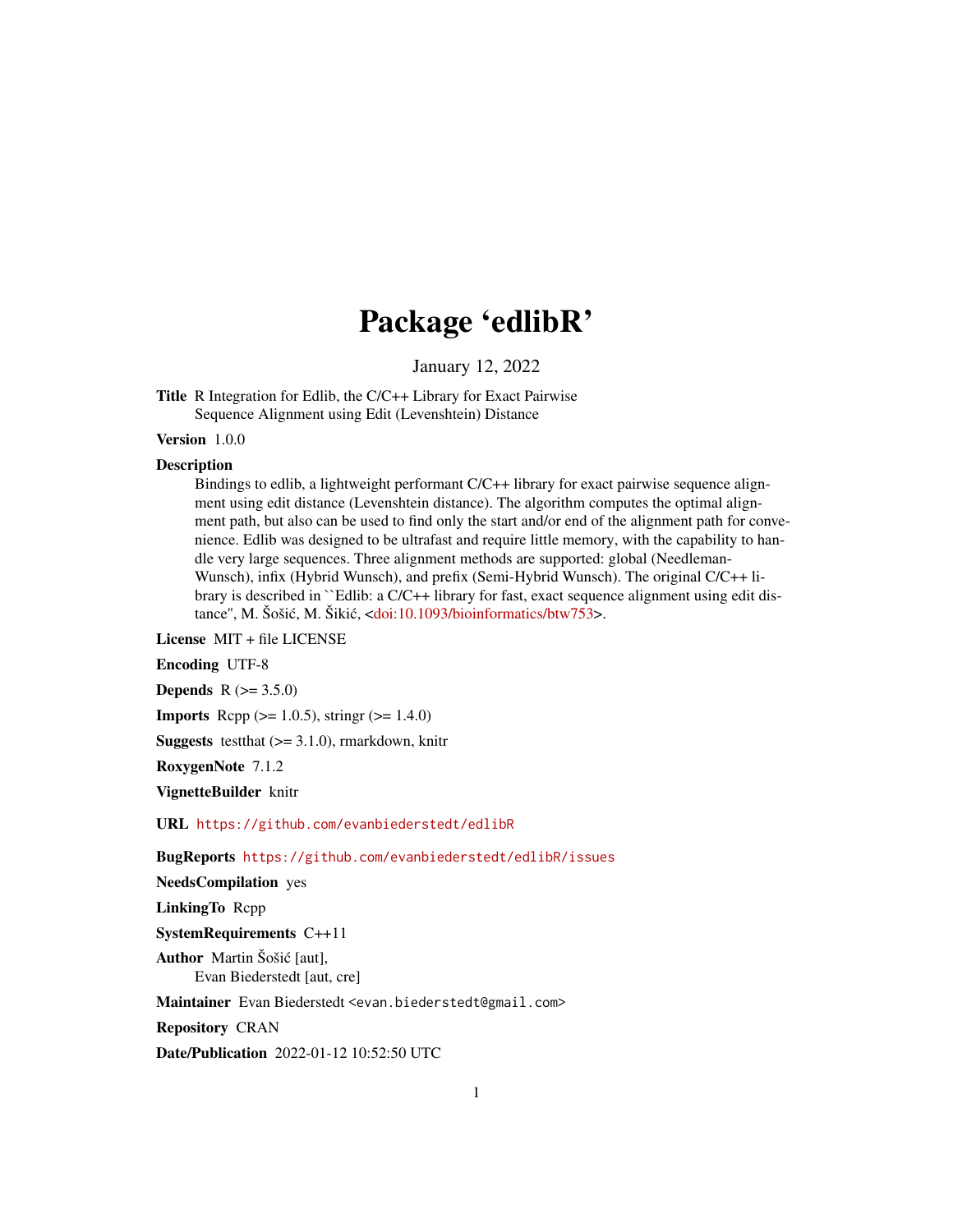### <span id="page-1-0"></span>R topics documented:

```
align . . . . . . . . . . . . . . . . . . . . . . . . . . . . . . . . . . . . . . . . . . . . . 2
getNiceAlignment . . . . . . . . . . . . . . . . . . . . . . . . . . . . . . . . . . . . . . 3
nice_print . . . . . . . . . . . . . . . . . . . . . . . . . . . . . . . . . . . . . . . . . . 4
```
#### **Index** [6](#page-5-0) **6**

align *Align query with target using edit distance*

#### Description

Align query with target using edit distance

#### Usage

```
align(
  query,
  target,
 mode = "NW",task = "distance",
 k = -1,
 cigarFormat = "extended",
  additionalEqualities = NULL
)
```
#### Arguments

| query       | character string Combined with target must have no more than 256 unique values                                                                                                                                                                                                                                                                                                                                                                                 |
|-------------|----------------------------------------------------------------------------------------------------------------------------------------------------------------------------------------------------------------------------------------------------------------------------------------------------------------------------------------------------------------------------------------------------------------------------------------------------------------|
| target      | character string Combined with query must have no more than 256 unique values                                                                                                                                                                                                                                                                                                                                                                                  |
| mode        | character string (default="NW") Alignment method to be used. Possible val-<br>ues are: - 'NW' for global (default). Note that 'NW' stands for 'Needleman-<br>Wunsch'. - 'HW' for infix. Note that 'HW' stands for 'Hybrid Wunsch'. -<br>'SHW' for prefix. Note that 'SHW' stands for 'Semi-Hybrid Wunsch'.                                                                                                                                                     |
| task        | character string (default="distance") Specifies what to calculate. The less there<br>is to calculate, the faster it is. Possible options are (ranked from fastest to slow-<br>est): - 'distance': Find the edit distance and the end locations in the target (de-<br>fault). - 'locations': Find the edit distance, the end locations, and the start lo-<br>cations. - 'path': Find the edit distance, the start and end locations, and the<br>alignment path. |
| k           | integer (default=-1) Max edit distance to search for — the lower this value, the<br>faster the calculation. Set to -1 (default) to have no limit on edit distance.                                                                                                                                                                                                                                                                                             |
| cigarFormat | character string (default="extended") Specifies which format to use for writing<br>out the CIGAR string. The two possible values are 'standard' and 'extended'<br>(Note: the function getNiceAlignment() only accepts 'cigarFormat="extended"'):<br>- 'standard': Standard uses the following symbols to generate a CIGAR string:                                                                                                                              |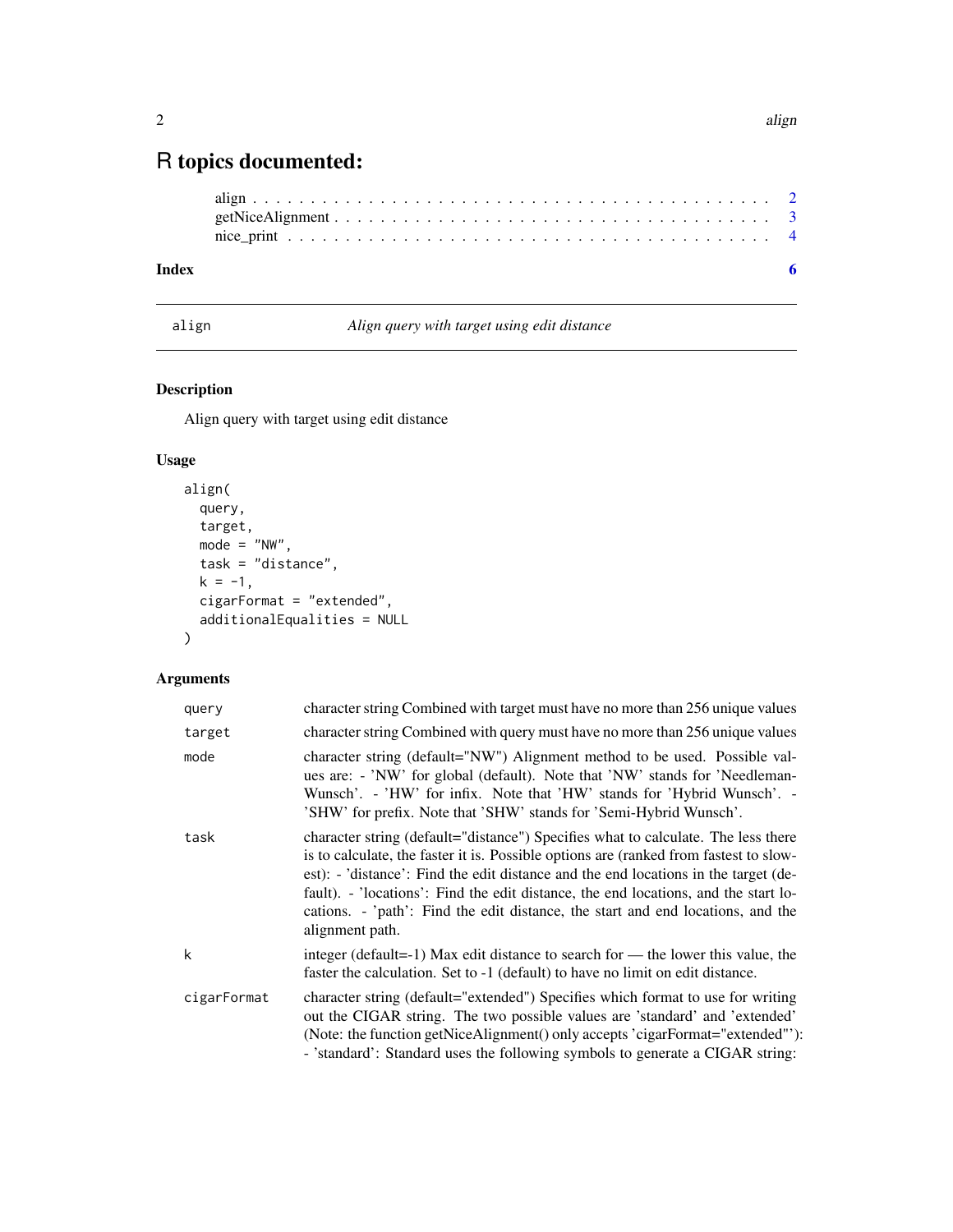<span id="page-2-0"></span>Match: 'M', Insertion: 'I', Deletion: 'D', Mismatch: 'M'. Note that 'M' in this setting can denote either a sequence match or mismatch. - 'extended': Extended uses the following symbols to generate a CIGAR string: Match:  $=$ , Insertion to target: 'I', Deletion from target: 'D', Mismatch: 'X'. e.g. CIGAR of "5=1X1=1I" means "5 matches, 1 mismatch, 1 match, 1 insertion (to target)". For more details on the CIGAR format, please check <http://samtools.github.io/htsspecs/SAMv1.pdf> and <http://drive5.com/usearch/manual/cigar.html>.

additionalEqualities

List of vectors contains pairs of characters (default=NULL) Allows users to extend the definition of equality used in the alignment. The input 'additionalEqualities' must be a list of character vectors whereby each character vector contains a pair of character strings. (NOTE: the character vectors must contain exactly two strings, a pair.) Each pair defines two values as equal. This can be useful e.g. when you want edlib to be case insensitive, or if you want certain characters to act as wildcards. If NULL, there will be no additional extensions to edlib's default equality definition.

#### Value

List with the following fields: - editDistance: (integer) The edit distance. This is set to -1 if it is larger than k. - alphabetLength: (integer) Length of unique characters in 'query' and 'target' locations: (list of vectors) List of R vectors of locations, in the format list(c(start, end)). Note: if the start or end positions are NULL, this is encoded as 'NA' to work correctly with R vectors. - cigar: (character string) CIGAR is a standard format for the alignment path. - cigarFormat: (character string) Format provided by the parameter 'cigarFormat' in the function align() which is returned here for the function getNiceAlignment(). (Note: the function getNiceAlignment() only accepts 'extended')

#### Examples

```
align("ACTG", "CACTRT", mode="HW", task="path")
align("elephant", "telephone")
align("ACTG", "CACTRT", mode="HW", task="path", additionalEqualities=list(c("R", "A"), c("R", "G")))
```

| getNiceAlignment | Output alignments from align() in NICE format. This outputs the       |
|------------------|-----------------------------------------------------------------------|
|                  | alignment from align() in a visually informative format for human in- |
|                  | spection.                                                             |

#### **Description**

Output alignments from align() in NICE format. This outputs the alignment from align() in a visually informative format for human inspection.

#### Usage

```
getNiceAlignment(alignResult, query, target, gapSymbol = "-")
```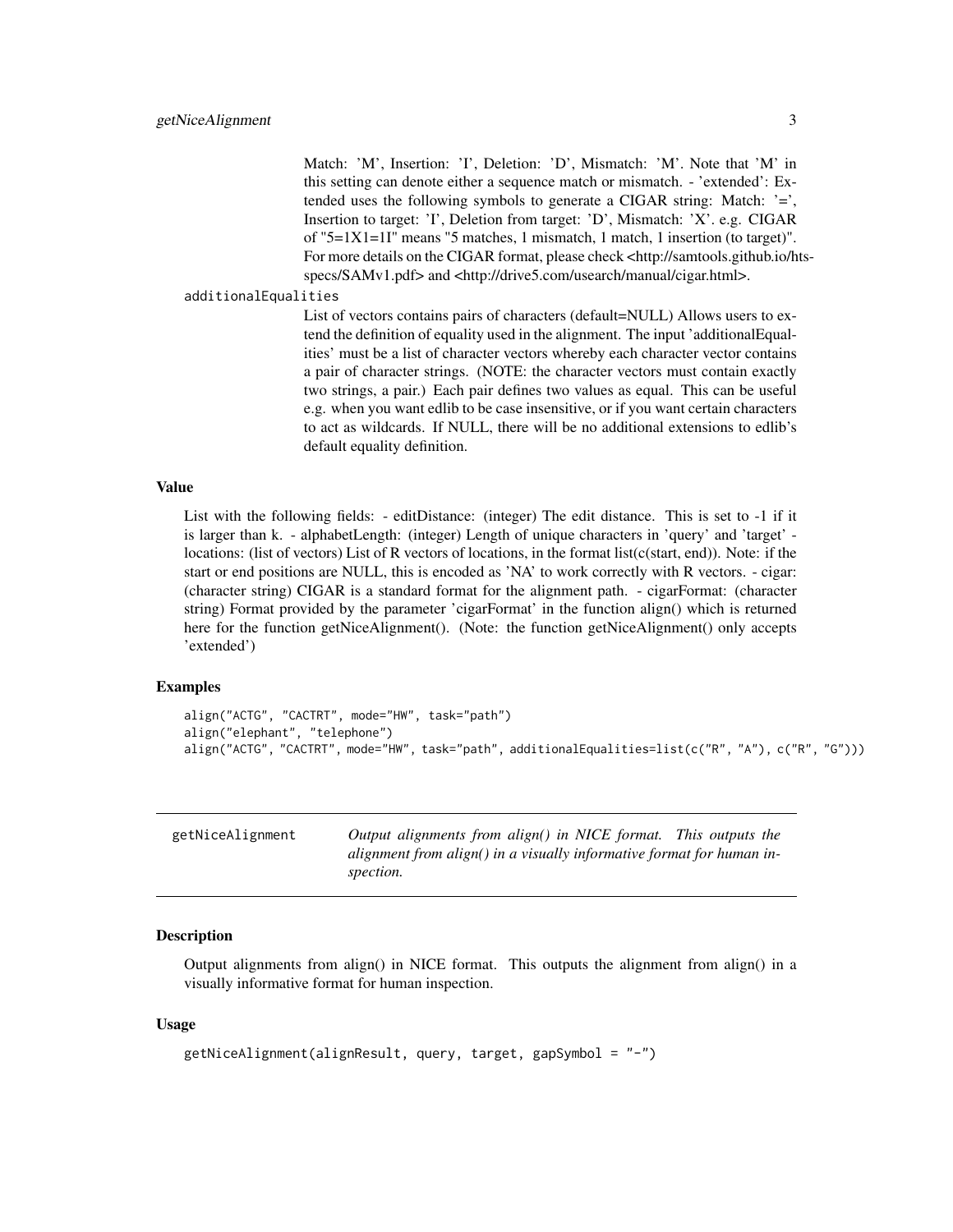#### <span id="page-3-0"></span>**Arguments**

| alignResult | list Output of the method align() Note: align() requires the argument task="path"<br>for 'alignResult' to output a CIGAR for getNiceAlignment() Note: Also, align()<br>requires the argument cigarFormat="extended" in order for getNiceAlignment()<br>to work |
|-------------|----------------------------------------------------------------------------------------------------------------------------------------------------------------------------------------------------------------------------------------------------------------|
| query       | character string The exact query used for align Result                                                                                                                                                                                                         |
| target      | character string The exact target used for align Result                                                                                                                                                                                                        |
| gapSymbol   | character (default="-") Character used to represent gaps in the alignment be-<br>tween query and target. This must be a single character, <i>i.e.</i> a string of length                                                                                       |

#### Value

Alignment in NICE format, which is an informative visual representation of how the query and target align to each other. e.g., for "telephone" and "elephant", it would look like: telephone |||||.|. -elephant It is represented as an R list with the following fields: - query\_aligned (character string) - matched\_aligned (character string) ('|' for match, '.' for mismatch, ' ' for insertion/deletion) target\_aligned (character string) Normally you will want to print these three in order above with the function nice\_print(), or another method to apply pretty-printing to R lists

#### Examples

```
query = "elephant"
target = "telephone"
result = align(query, target, task = "path")
nice_algn = getNiceAlignment(result, query, target)
```
nice\_print *Prints the output of getNiceAlignment() in a visually informative format in order to inspect the alignment*

#### Description

Prints the output of getNiceAlignment() in a visually informative format in order to inspect the alignment

#### Usage

```
nice_print(niceAlignment)
```
#### Arguments

niceAlignment list Output of the method getNiceAlignment()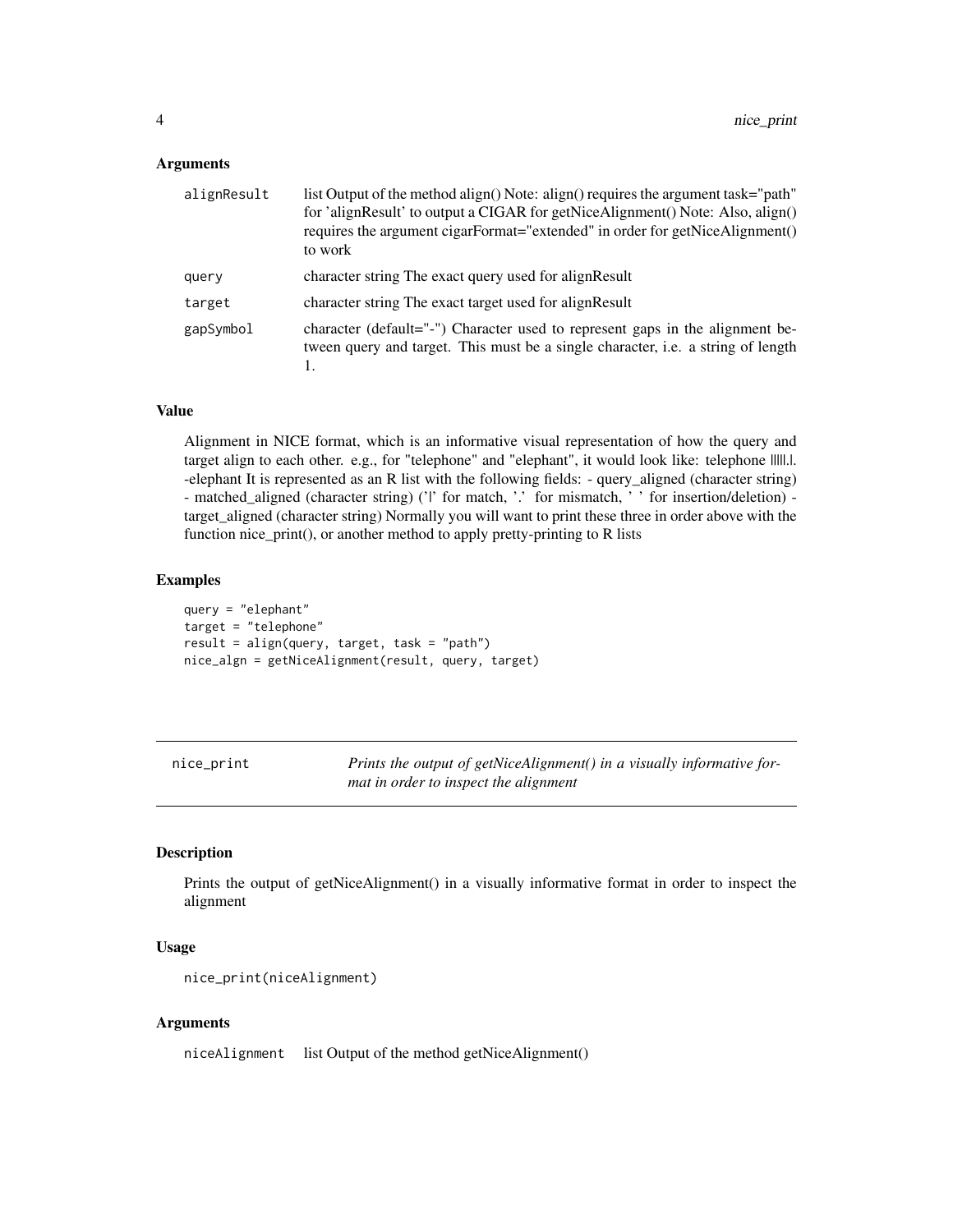nice\_print 5

#### Value

Pretty-prints the list returned by getNiceAlignment()

#### Examples

```
query = "elephant"
target = "telephone"
result = align(query, target, task = "path")
nice_algn = getNiceAlignment(result, query, target)
nice_print(nice_algn)
```